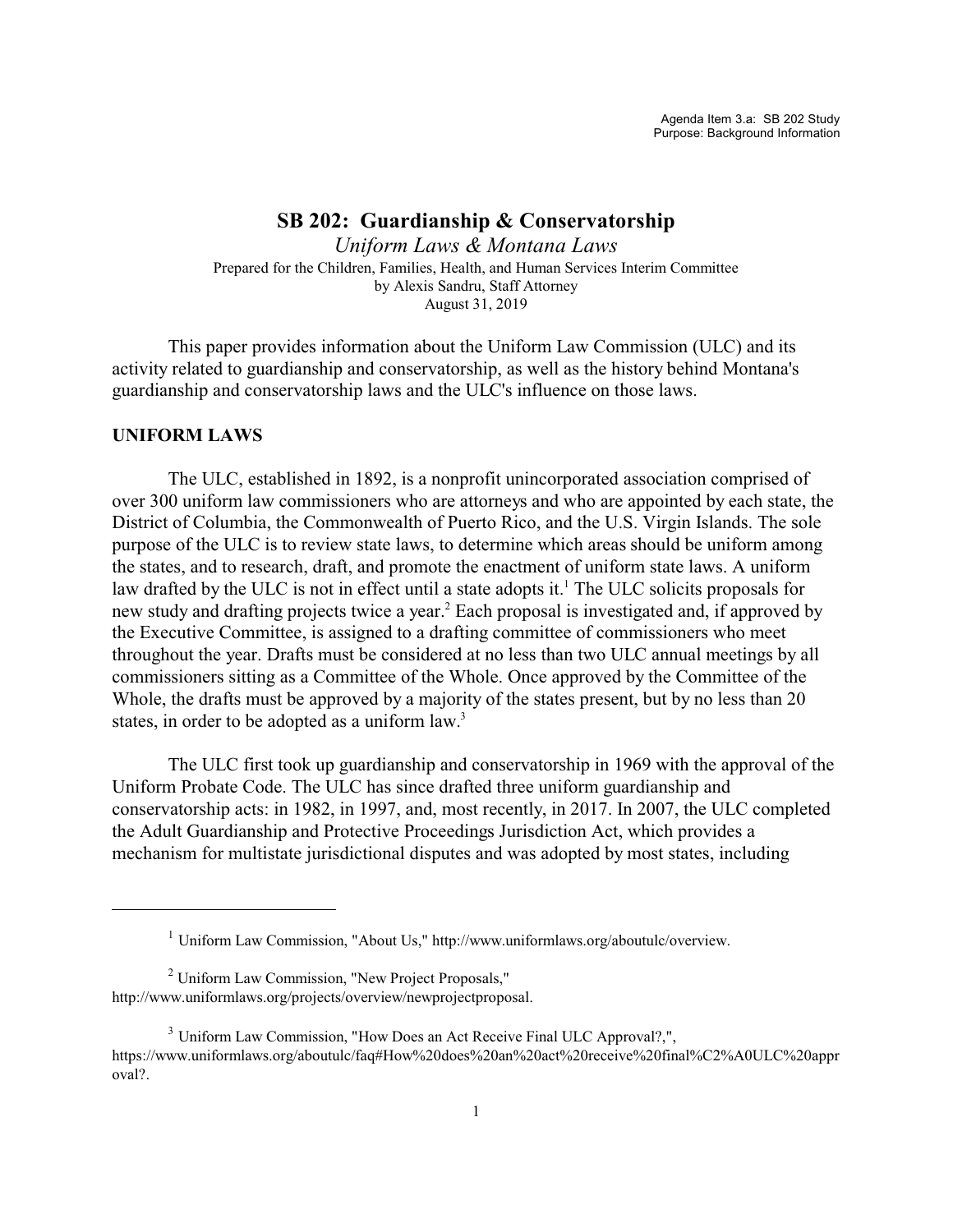Montana.<sup>4</sup> The 1982 uniform act expanded the Uniform Probate Code to include the concept of limited guardianship, which was due, in part, to the fact that some states, including Montana, had already begun enacting the concept after it was recommended by the American Bar Association Commission on the Mentally Disabled. The 1997 uniform act, which was adopted by six states, built on the 1982 uniform act, "providing that guardianship and conservatorship should be viewed as a last resort, that limited guardianships or conservatorships should be used whenever possible, and that the guardian or conservator should consult with the ward or protected person, to the extent feasible, when making decisions."<sup>5</sup> The 2017 Uniform Guardianship, Conservatorship, and Other Protective Arrangements Act, which was the basis for SB 202 during the 2019 Montana legislative session, was drafted to incorporate recommendations from the Third National Guardianship Summit, which focused on postappointment guardianship issues. Updates in the 2017 uniform act include but are not limited to:

- revising terminology to incorporate a person-first philosophy, i.e., changing references to "ward" and "incapacitated person" to "adult subject to guardianship" and incorporating person-centered planning and decision-making standards;
- enhancing guidance for guardians and conservators and enhancing requirements for court monitoring; and
- creating new petition procedures and providing for arrangements other than guardianships or conservatorships.<sup>6</sup>

## **MONTANA GUARDIANSHIP & CONSERVATORSHIP LAWS**

The foundation of Montana's guardianship and conservatorship laws was established by legislation enacted in 1974 as part of the adoption of the Uniform Probate Code. Comments to the Uniform Probate Code noted that "the Article contains many provisions designed to minimize or avoid the necessity of guardianship and protective proceedings, as well as provisions designed to simplify and minimize arrangements which become necessary for care of persons or their property." Many of Montana's guardianship and conservatorship laws have remained unchanged since their original enactment. Subsequent substantial revisions and enactments are noted below:

• 1981: Enacted the concept of limited guardianship, specifying that guardianship may be used only as necessary and to the extent required by the person's limitations.<sup>7</sup>

<sup>4</sup> Uniform Law Commission, "Adult Guardianship and Protective Proceedings Jurisdiction Act," https://www.uniformlaws.org/committees/community-home?CommunityKey=0f25ccb8-43ce-4df5-a856-e65856981 97a.

<sup>5</sup> Uniform Law Commission Prefatory Note to Uniform Guardianship and Protective Proceedings Act (1997), pages 1-2.

<sup>6</sup> Uniform Law Commission Prefatory Note to Uniform Guardianship, Conservatorship, and Other Protective Arrangements Act (2017), pages 1-2.

 $^7$  Ch. 344, Laws of 1981.